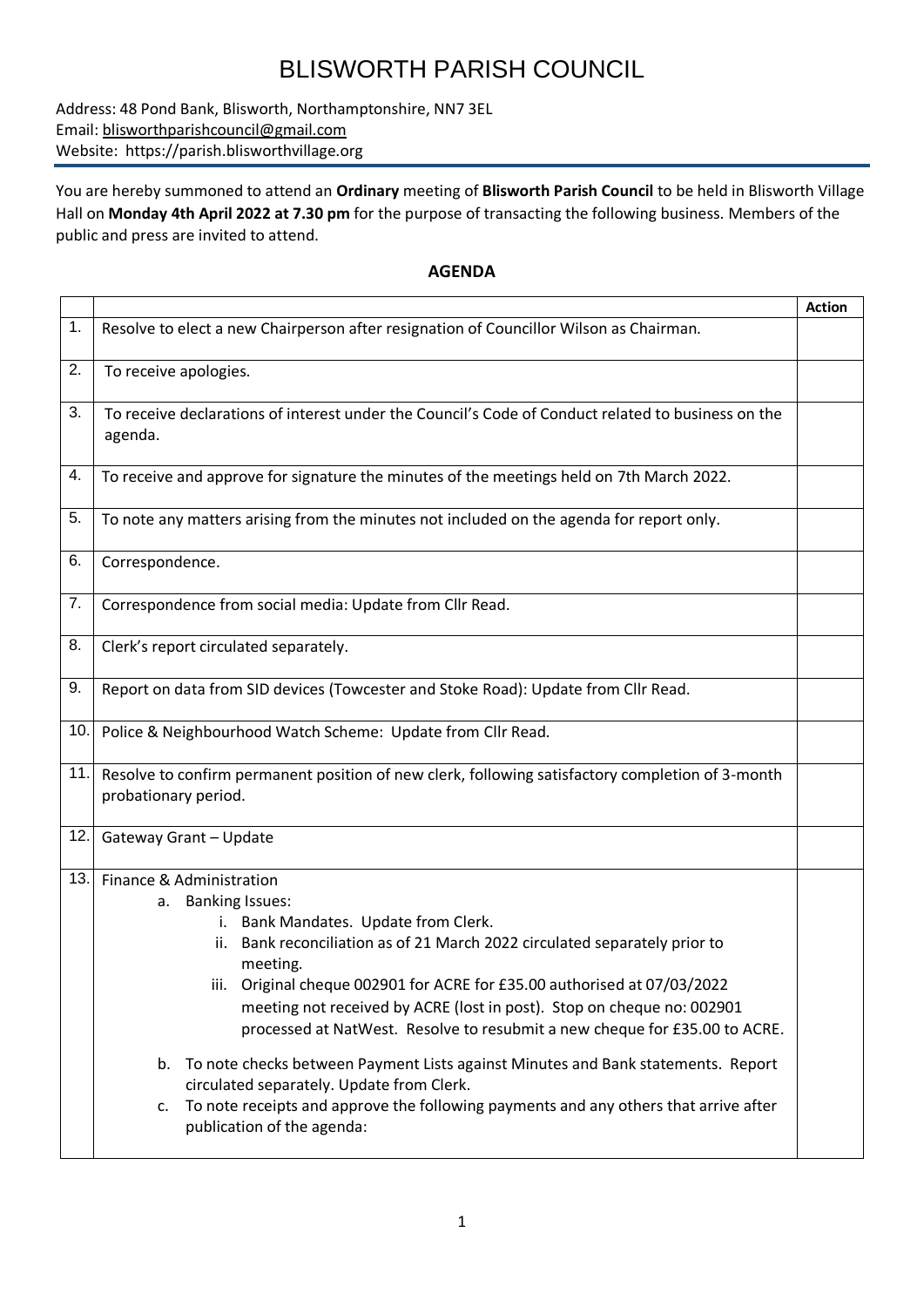## BLISWORTH PARISH COUNCIL

| <b>RECEIPTS</b> |                |                               |                        |  |  |  |
|-----------------|----------------|-------------------------------|------------------------|--|--|--|
| <b>Date</b>     | Pavee          | <b>Detail</b>                 | Amount                 |  |  |  |
| 28/02/2022      | <b>NatWest</b> | Interest                      | $f0.15*$               |  |  |  |
|                 |                |                               | *BR Account            |  |  |  |
| 25/02/2022      | <b>NatWest</b> | <b>WNC Grass Mowing Grant</b> | £771.88                |  |  |  |
|                 |                |                               | <b>Current Account</b> |  |  |  |

| <b>PAYMENTS</b> |                                             |                                                                                                 |           |                                                          |            |                                                 |
|-----------------|---------------------------------------------|-------------------------------------------------------------------------------------------------|-----------|----------------------------------------------------------|------------|-------------------------------------------------|
| Invoice         | <b>PAYEE</b>                                | <b>PURPOSE</b>                                                                                  | CHQ/DD    | <b>Total</b><br><b>Amount</b><br>Including<br><b>VAT</b> | <b>VAT</b> | <b>Amount</b><br><b>Excluding</b><br><b>VAT</b> |
| 6993            | Barbara Osborne<br><b>Business Services</b> | Payroll Services Jan 2022 -<br>Mar 2022                                                         | Chq       | 67.50                                                    | 0.00       | 67.50                                           |
|                 | <b>G Greaves - HMRC</b>                     | <b>National Insurance</b><br>contributions for G Greaves<br>as part of November salary          | Chq       | 37.58                                                    | 0.00       | 37.58                                           |
|                 | A Billing - Salary                          | Clerk's Salary March 2022 &<br>back pay due to backdated<br>pay rise                            | Chq       | 758.72                                                   | 0.00       | 758.72                                          |
|                 | A Billing - Expenses                        | Clerk's Expenses<br>$(01_03_2022 - 29_03_$<br>2022)                                             | Chq       | 35.52                                                    | 0.67       | 34.85                                           |
|                 | G Greaves - Salary                          | G Greaves - Back pay due to<br>backdated pay rise                                               | Chq       | 85.68                                                    | 0.00       | 85.68                                           |
|                 | <b>HMRC</b>                                 | <b>G Greaves backdated PAYE</b><br>£21.20 & Employer NI<br>contributions for A Billing<br>£3.00 | Chq       | 24.20                                                    | 0.00       | 24.20                                           |
| 22/23/NJS003    | <b>ACRE</b>                                 | Annual Subs 01/04/2022 to<br>31/03/2023                                                         | Chq       | 35.00                                                    | 0.00       | 35.00                                           |
| 4026 & 4031     | N&P Garden<br>Services                      | <b>Grass Cut including Eastfield</b><br>Park - w/c 14.03.22 £744 &<br>w/c 28.03.22 £738         | Chq       | 1482.00                                                  | 247.00     | 1235.00                                         |
|                 | <b>IONOS</b>                                | <b>Website Fee</b>                                                                              | <b>DD</b> | 10.80                                                    | 1.80       | 9.00                                            |
|                 | <b>SSE</b>                                  | <b>Electricity Supply</b>                                                                       | <b>DD</b> | 96.97                                                    | 4.61       | 92.36                                           |
|                 | Waves                                       | <b>Water Supply</b>                                                                             | DD        | 88.00                                                    | 0.00       | 88.00                                           |
|                 |                                             |                                                                                                 |           | 2721.97                                                  | 254.08     | 2467.89                                         |